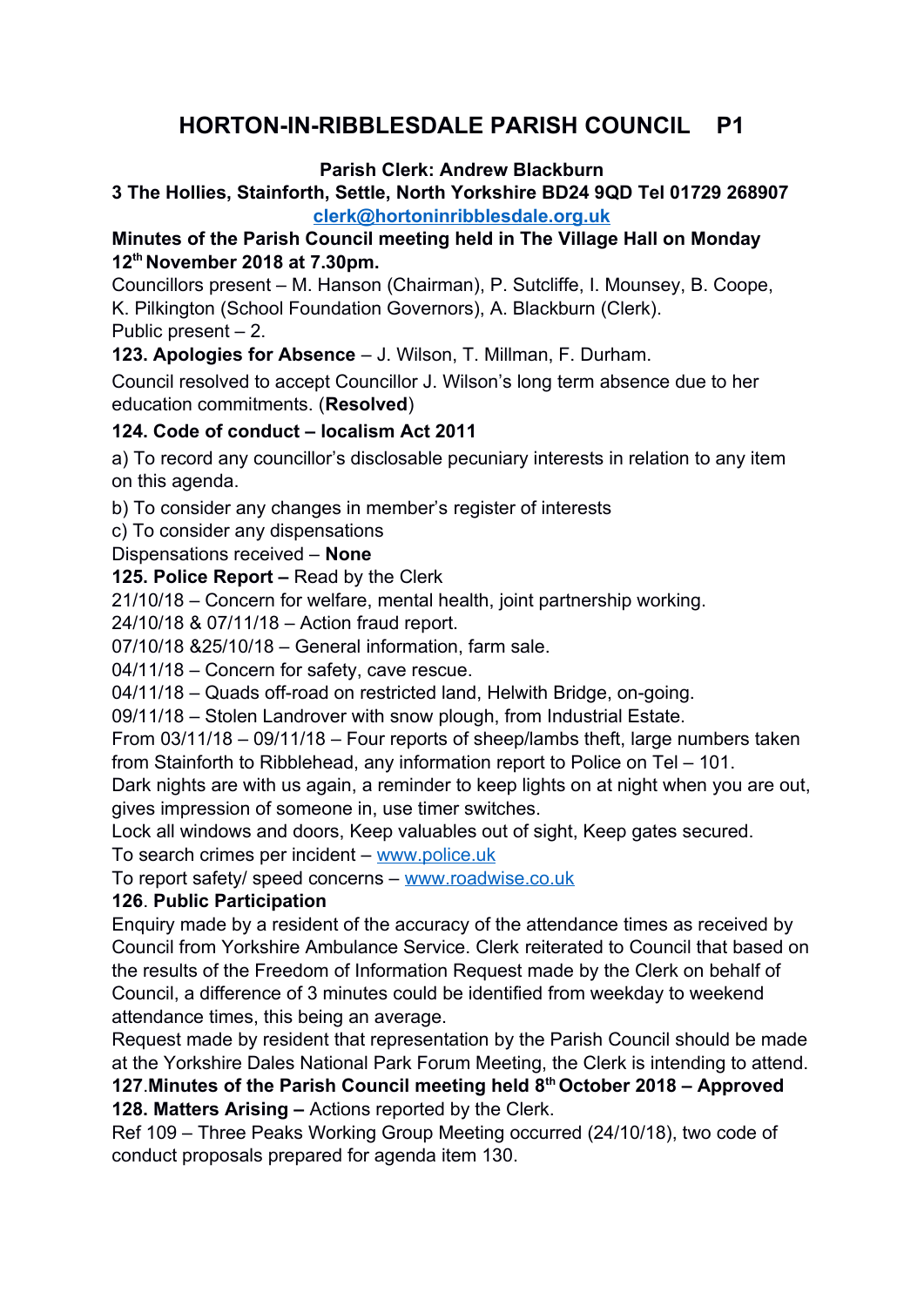# **Minutes of the Parish Council meeting held in The Village Hall on Monday 12th November 2018 at 7.30pm.** P2

### **128. Matters Arising** (Continued)

Ref 116 – Concerns regarding large Tea -Room signage at Studfold, Clek submitted enquiry, no reply, Clerk to enquire again.

Ref 120 – Lamp outside Old School now fitted with a dusk to dawn sensor and LED. Manhole cover outside 'The Knoll' still does not fulfil the criteria for repair. Yellow lines request still being assessed by NY Highways.

# **129. Old School (Latest)**

K. Pilkington informed Council that two meetings had taken place since her last report, she had been informed that the Diocese had submitted the S554 in their attempts to gain possession of the buildings, but the School Foundation Governors were unaware of this. The SFG are willing to amend the aims of the charity in an effort to make the school building work effectively. There had been no official notification of the S554. Grant Funding actively being sought by 'Horton Old School Community Association'.

The PC still had a vacant position on the School Exhibition Governors, Council to address at its December meeting.

**Action** – Clerk to include on December agenda.

### **130. Three Peaks Working Group – (Latest, Code of Conduct Approval)**

The two Code of Conduct documents produced by K. Hilditch (YDNP), including guidance suggested by The Three Peaks Working Group were discussed. Council resolved to approve the code that included pictorial format as it was deemed

to be visually effective whilst including the necessary guidance.

#### **Action** – Clerk to inform YDNP.

It was also suggested that the PC website should include a statement that 'Horton in Ribblesdale Parish Council welcomes responsible visitors'

# **131. Helwith Bridge Picnic Site – Trees.**

Clerk informed Council of the arrangements for transportation of the trees, stakes, and associated equipment from Hawes to the picnic site, with the tree plantation date set for 26<sup>th</sup> November 2018.

#### **132. Burial Boards – (Approval for Renewal)**

The replacement of the timber burial boards used by the Sexton for burials was discussed, Council **resolved** to approve the replacement of the boards because of their poor condition.

**Action** – Clerk to contact Sexton for replacement boards.

# **133. Selside Defibrillator & Telephone Box.**

Request received from Selside Residents Association for Council to fund a Defibrillator and Cabinet at Selside, available funds discussed by Council.

**Action** – Clerk to acquire equipment pricing for December meeting.

Request made to Council, for adoption of the Telephone Box at Selside to enable general maintenance of the box by residents.

Council is aware that the Telephone Box has been re-connected by BT, and as such it is the property of that organisation, if residents wish to maintain the box then permission must be sought from BT before commencement of maintenance.

**Action** – Clerk to inform residents.